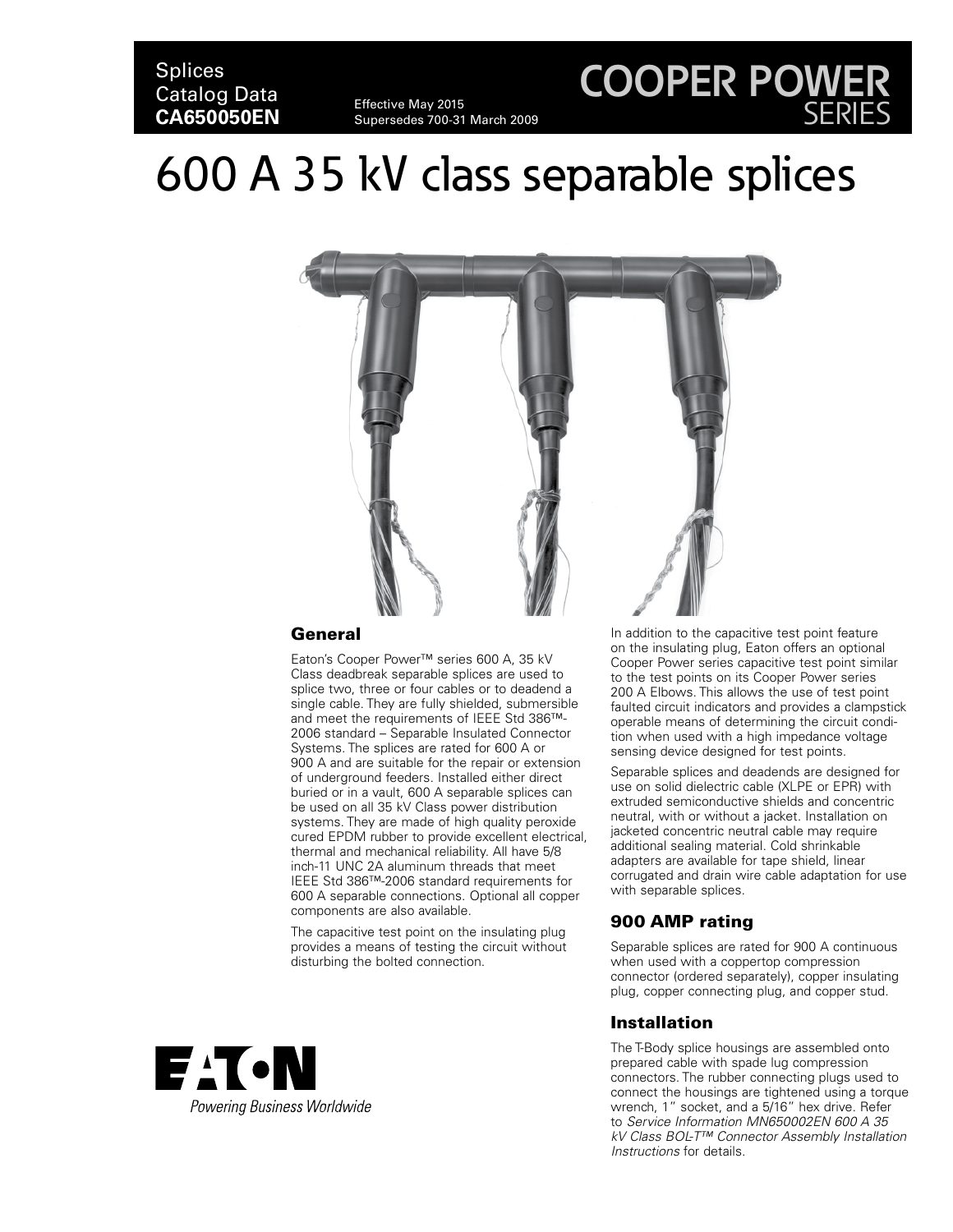

#### **Figure 1. Illustration shows design characteristics and two-way splice connection.**

**Note:** Dimensions given are for reference only.

#### **Table 1. Separable Splices Dimensions**

| Dimensions in./(mm) |        |  |  |  |
|---------------------|--------|--|--|--|
| <b>Assembly</b>     | A      |  |  |  |
| Deadend             | 14.4   |  |  |  |
|                     | (366)  |  |  |  |
| 2-Way Splice        | 24.6   |  |  |  |
|                     | (625)  |  |  |  |
| 3-Way Splice        | 34.9   |  |  |  |
|                     | (887)  |  |  |  |
|                     | 45.1   |  |  |  |
| 4-Way Splice        | (1146) |  |  |  |
|                     |        |  |  |  |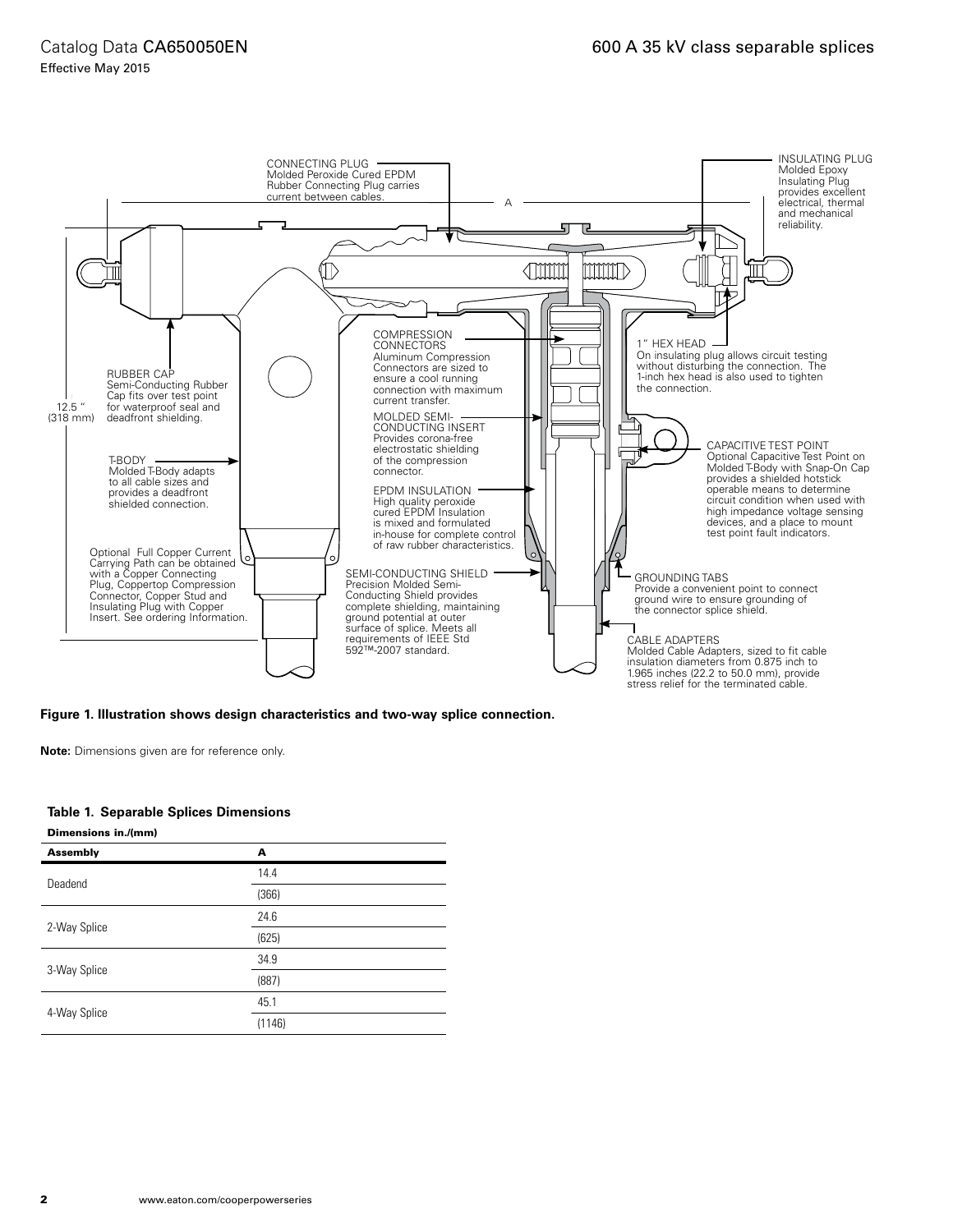#### Interchangeability

All 600 A deadbreak connectors conform to the electrical, mechanical and dimensional requirements of IEEE Std 386™-2006 standard. The connectors can be used on any comparably rated bushing interface that also meets the requirements of this standard. In addition, all cable adapters, insulating plugs, compression connectors and other component parts are designed to be interchangeable with those currently available from other major manufacturers.

#### Production tests

Tests are conducted in accordance with IEEE Std 386™ standard.

- ac 60 Hz 1 Minute Withstand
	- 50 kV
- Minimum Corona Voltage Level
	- 26 kV

Tests are conducted in accordance with Eaton requirements.

- Physical Inspection
- Periodic Dissection
- Periodic Fluoroscopic Analysis

#### **Table 2. Voltage Ratings and Characteristics**

| <b>Description</b>             | kV   |
|--------------------------------|------|
| <b>Standard Voltage Class</b>  | 35   |
| Maximum Rating Phase-to-Ground | 21.1 |
| ac 60 Hz 1 Minute Withstand    | 50   |
| dc 15 Minute Withstand         | 103  |
| <b>BIL and Full Wave Crest</b> | 150  |
| Minimum Corona Voltage Level   | 26   |

Voltage ratings and characteristics are in accordance with IEEE Std 386™ standard.

#### **Table 3. Current Ratings and Characteristics**

| <b>Description</b>                                | <b>Amperes</b>                          |  |
|---------------------------------------------------|-----------------------------------------|--|
| Continuous                                        | 600 A rms (Aluminum) 900 A rms (Copper) |  |
| 4 Hour Overload                                   | 900 A rms (Aluminum 1200 A rms (Copper) |  |
| 40,000 A rms symmetrical for 0.20 s<br>Short Time |                                         |  |
|                                                   | 27,000 A rms symmetrical for 4.0 s      |  |

Current ratings and characteristics are in accordance with IEEE Std 386™-2006 standard.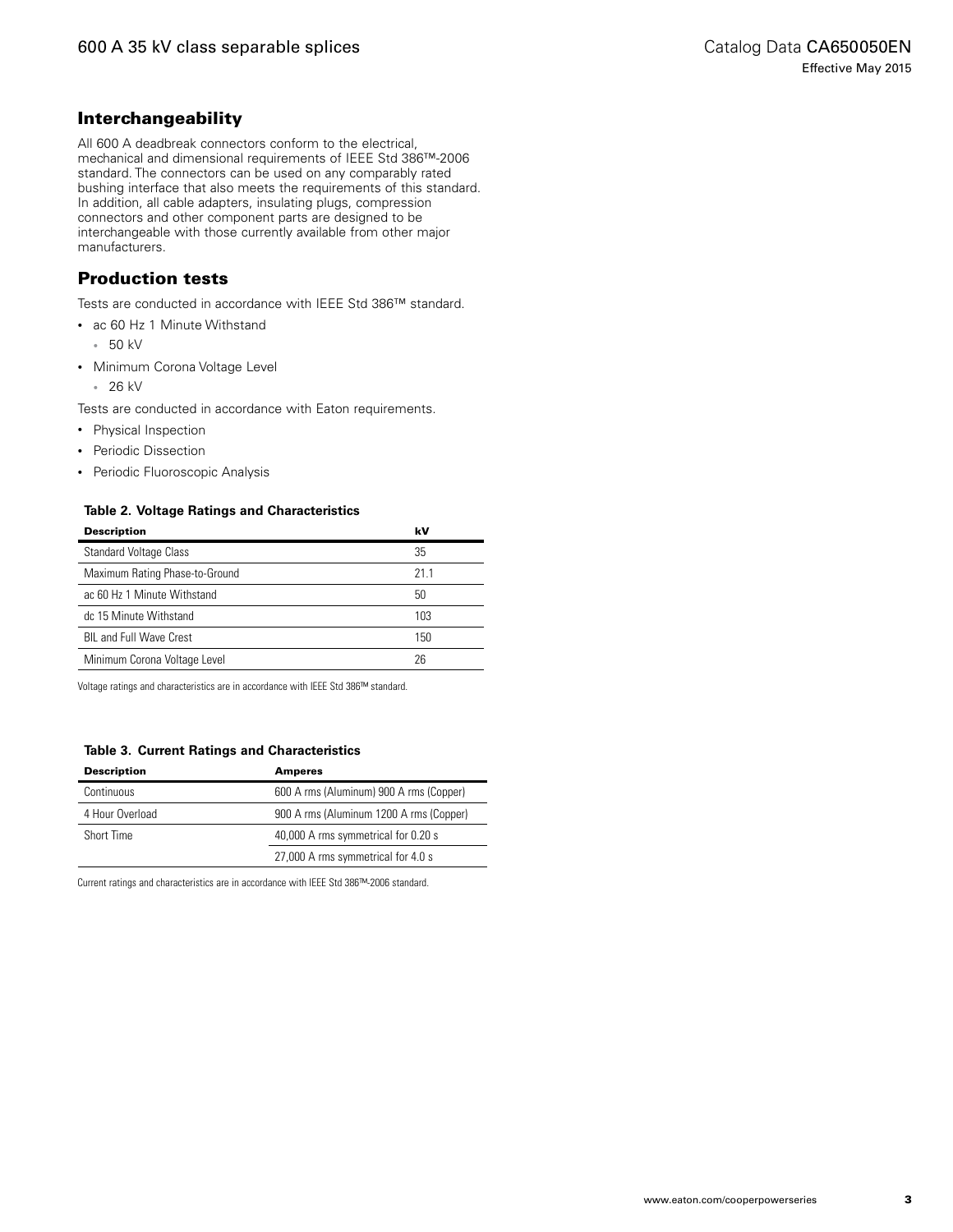#### Ordering information

To order a 600 A, 35 kV Deadend or Separable Splice kit, specify separate catalog numbers for:

- Basic Kit
- Each Compression Connector
- Each Cable Adapter
- One 5/16" Hex Drive HD635 (Figure 3)

Components included in separable splice kits and components that must be ordered separately are indicated in Table 5. Each kit contains:

- Silicone Lubricant
- Installation Instruction Sheet

#### **Example:**

For a 3-Way cable splice without capacitive test points, with aluminum components, for three different size cables, specify SSPL635A3 for the basic kit, three additional catalog numbers for the three compression connectors, three catalog numbers for the three cable adapters, and the number for the 5/16" Hex Drive, if needed.

Note: If 900 A rating is required, select copper components.

#### **Table 4. Separable Splice Kits**

| <b>Description</b>                     | <b>Catalog Number</b> | <b>Description</b>                     | <b>Catalog Number</b> |
|----------------------------------------|-----------------------|----------------------------------------|-----------------------|
| <b>Deadend Kit</b>                     |                       | 3-Way Splice Kit                       |                       |
| Aluminum Components without Test Point | SSPL635A1             | Aluminum Components without Test Point | SSPL635A3             |
| Copper Components without Test Point   | SSPL635C1             | Copper Components without Test Point   | SSPL635C3             |
| Aluminum Components with Test Point    | SSPL635A1T            | Aluminum Components with Test Point    | SSPL635A3T            |
| Copper Components with Test Point      | SSPL635C1T            | Copper Components with Test Point      | SSPL635C3T            |
| 2-Way Splice Kit                       |                       | 4-Way Splice Kit                       |                       |
| Aluminum Components without Test Point | SSPL635A2             | Aluminum Components without Test Point | SSPL635A4             |
| Copper Components without Test Point   | SSPL635C2             | Copper Components without Test Point   | SSPL635C4             |
| Aluminum Components with Test Point    | SSPL635A2T            | Aluminum Components with Test Point    | SSPL635A4T            |
| Copper Components with Test Point      | SSPL635C2T            | Copper Components with Test Point      | SSPL635C4T            |

Note: Studs are bagged and loose in kit. To have studs permanently installed at the factory, add a "P" at the end of the part number.

#### **TABLE 5. Separable Splice Kits**

|                                                 | <b>Each Splice Kit Contains:</b> |                                     |                                              | <b>Order Separately:</b>  |                      |                                 |
|-------------------------------------------------|----------------------------------|-------------------------------------|----------------------------------------------|---------------------------|----------------------|---------------------------------|
|                                                 |                                  |                                     | ℍ                                            | ana                       |                      |                                 |
| <b>Assembly</b>                                 | <b>T-Body</b>                    | <b>Insulating Plug<br/>with Cap</b> | <b>Insulating Plug<br/>with Cap and Stud</b> | <b>Connecting</b><br>Plug | <b>Cable Adapter</b> | <b>Compression</b><br>Connector |
| $\textcolor{red}{\mathbb{I}}$<br><b>Deadend</b> | 1                                | $\mathbf{1}$                        | $\mathbf{1}$                                 | $\overline{\phantom{m}}$  | $\mathbf{1}$         | $\mathbf{1}$                    |
| $\mathbb{I}$<br>◫<br>Ш<br>2-Way Splice          | $\sqrt{2}$                       | $\mathbf{1}$                        | $\mathbf{1}$                                 | $\overline{1}$            | $\sqrt{2}$           | $\mathbf{2}$                    |
| $\mathbb{I}$<br>3-Way Splice                    | $\sqrt{3}$                       | $\mathbf{1}$                        | $\mathbf{1}$                                 | $\overline{2}$            | $\sqrt{3}$           | $\mathfrak{Z}$                  |
| ╥<br>$\mathbb{I}$<br>y<br>4-Way Splice          | $\overline{4}$                   | $\mathbf{1}$                        | $\mathbf{1}$                                 | 3                         | $\overline{4}$       | $\overline{4}$                  |

www.eaton.com/cooperpowerseries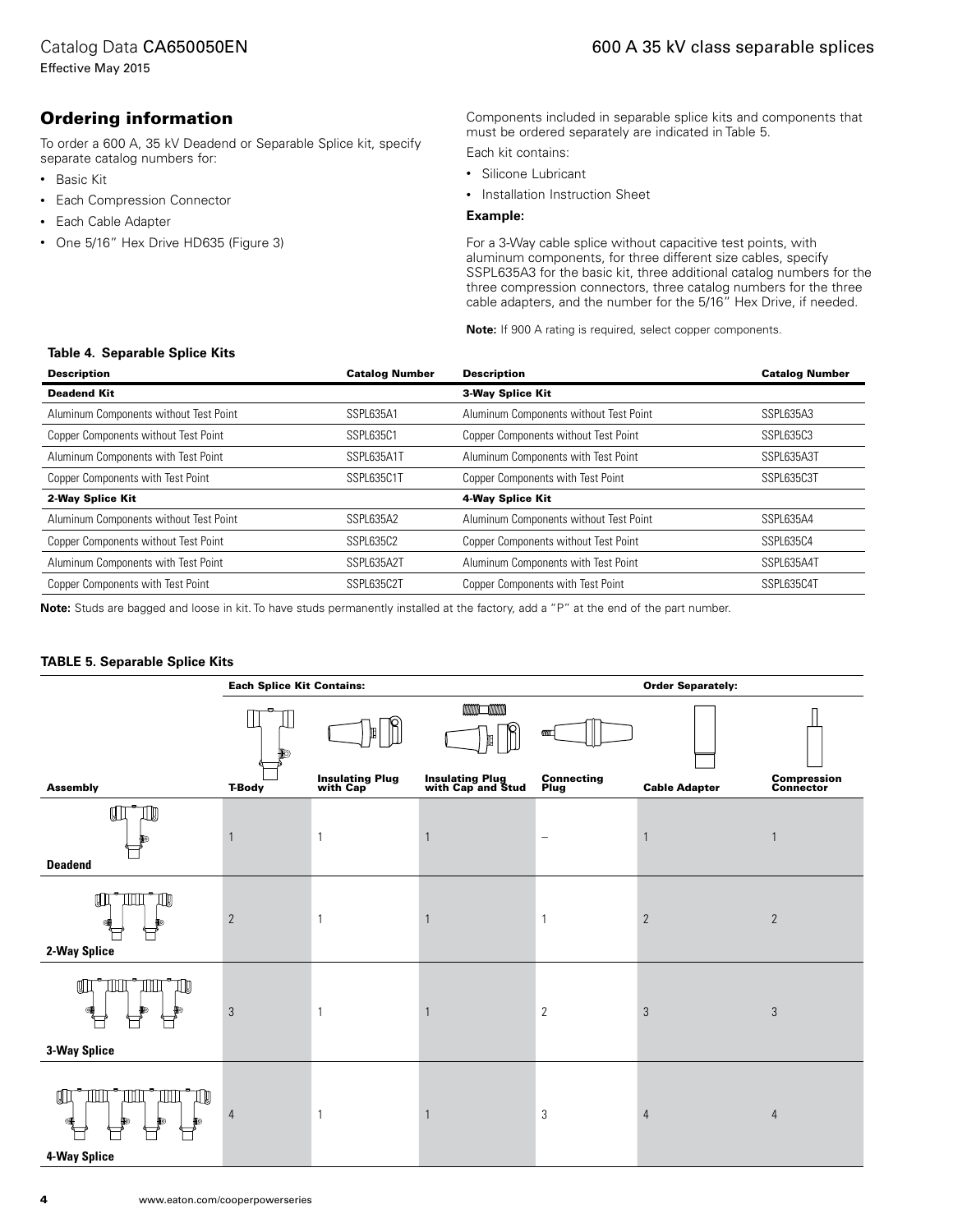

**Figure 2. Cable cutaway showing conductor and insulation layers.**

#### Ordering information

#### **Cable adapter**

To order cable adapters, refer to Table 6. These cable adapters are for use on the BOL-T™, T-OP™ II, BT-TAP™, and PUSH-OP™ connection systems, as well as separable splices.

Determine the cable diameter over the high-voltage insulation as shown in Figure 2 and specify the catalog number using Table 5. Minimum and maximum cable insulation diameter must fall within the range of the appropriate cable adapter as AEIC cable diameter can vary ±0.030".

Example: To order a cable adapter of 1.200", determine the cable diameter range as follows:

1.200 - 0.030 = 1.170 minimum diameter

 $1.200 + 0.030 = 1.230$  maximum diameter

Therefore, specify **CA635H**.

|  |  | Table 6. Cable Insulation Diameter Range |  |  |
|--|--|------------------------------------------|--|--|
|--|--|------------------------------------------|--|--|

Cable Diameter Range

| Inches      | mm            | Cable<br>Range<br>Code | Inches      | mm            | Cable<br>Range<br>Code |
|-------------|---------------|------------------------|-------------|---------------|------------------------|
| 0.875-0.985 | $22.2 - 25.0$ | D                      | 1.355-1.520 | 34.4-38.6     | м                      |
| 0.930-1.040 | $23.6 - 26.4$ | Е                      | 1.485-1.595 | $37.7 - 40.5$ | N                      |
| 0.980-1.115 | 24.9-28.3     | F                      | 1.530-1.640 | 38.9-41.7     | Р                      |
| 1.040-1.175 | 26.4-29.8     | G                      | 1.575-1.685 | 40.0-42.8     | Q                      |
| 1.095-1.240 | 27.8-31.5     | н                      | 1.665-1.785 | $42.3 - 45.3$ | R                      |
| 1.160-1.305 | 29.5-33.1     | J                      | 1.755-1.875 | 44.6-47.9     | s                      |
| 1.220-1.375 | 31.0-34.9     | К                      | 1.845-1.965 | 46.9-50.0     | т                      |
| 1.285-1.395 | 32.5-35.4     | L                      | 1.960-2.210 | 49.8-56.1     | U                      |
|             |               |                        | 2.100-2.360 | 53.3-59.9     | v                      |



**Figure 3. HD635 hex drive.**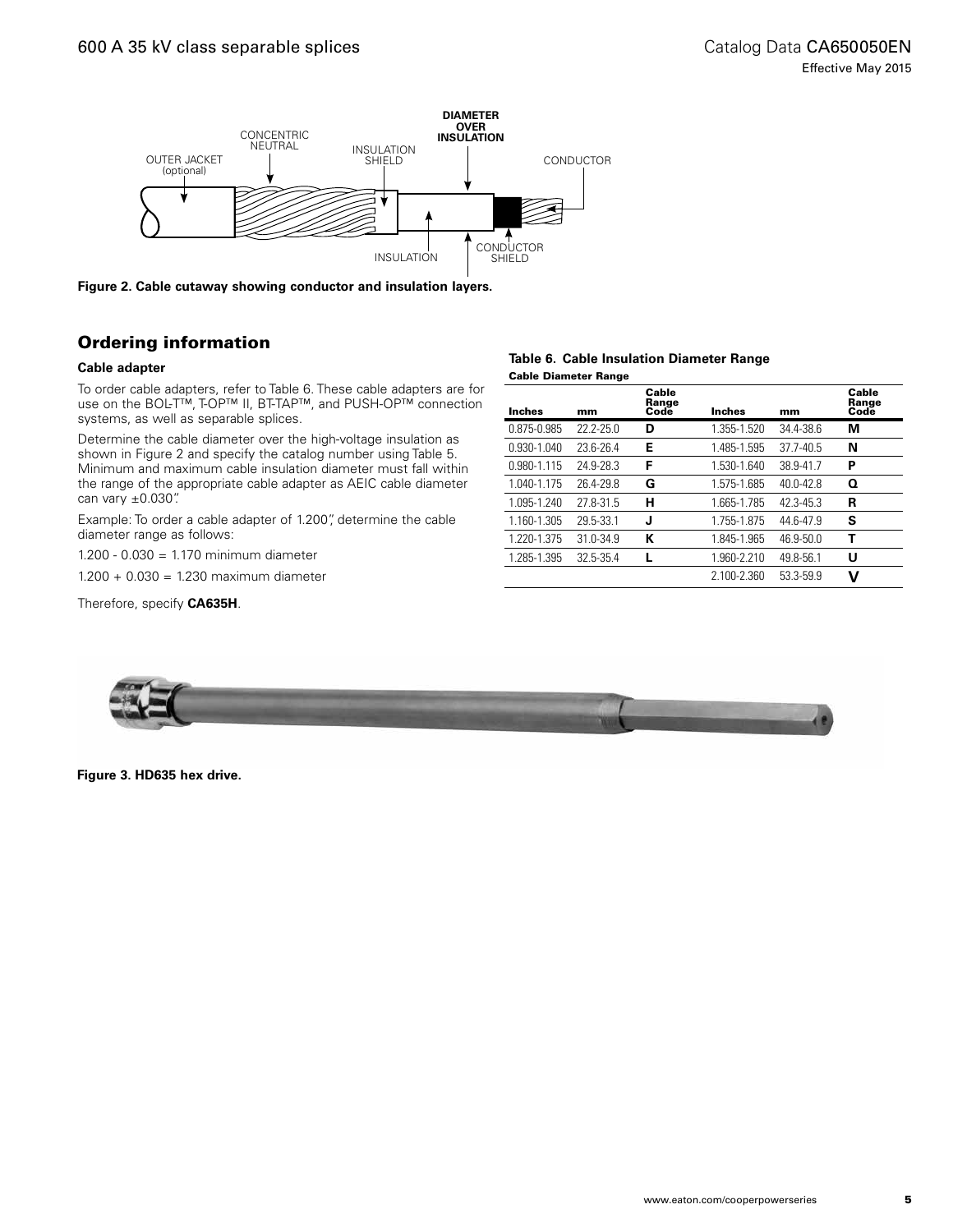#### Ordering information

#### **Compression Connectors**

#### **Table 7. Conductor Size and Type**

|                 | <b>Catalog Number</b><br><b>Conductor Size</b>                       |                          |                        |                                                         |                                            |                                             |  |
|-----------------|----------------------------------------------------------------------|--------------------------|------------------------|---------------------------------------------------------|--------------------------------------------|---------------------------------------------|--|
|                 | <b>Concentric or</b><br><b>Compact or Solid</b><br><b>Compressed</b> |                          |                        |                                                         |                                            |                                             |  |
| mm <sup>2</sup> | <b>AWG or</b><br>kcmil                                               | mm <sup>2</sup>          | <b>AWG or</b><br>kcmil | $15/16$ in. $-9$<br><b>Threaded</b><br><b>Coppertop</b> | 11/16 in.<br><b>Unthreaded</b><br>Aluminum | 11/16 in.<br><b>Unthreaded</b><br>Coppertop |  |
|                 | 3                                                                    | -                        | 2                      | CC6C10T                                                 | CC6A10U                                    | CC6C10U                                     |  |
|                 | $\overline{2}$                                                       | -                        | 1                      | CC6C11T                                                 | CC6A11U                                    | CC6C11U                                     |  |
|                 | 1                                                                    | $\overline{\phantom{0}}$ | 1/0                    | CC6C12T                                                 | CC6A12U                                    | CC6C12U                                     |  |
| 50              | 1/0                                                                  | 70                       | 2/0                    | CC6C13T                                                 | CC6A13U                                    | CC6C13U                                     |  |
| 70              | 2/0                                                                  | -                        | 3/0                    | CC6C14T                                                 | CC6A14U                                    | CC6C14U                                     |  |
|                 | 3/0                                                                  | 95                       | 4/0                    | CC6C15T                                                 | CC6A15U                                    | CC6C15U                                     |  |
| 95              | 4/0                                                                  | 120                      | 250                    | CC6C16T                                                 | CC6A16U                                    | CC6C16U                                     |  |
| 120             | 250                                                                  |                          | 300                    | CC6C17T                                                 | CC6A17U                                    | CC6C17U                                     |  |
|                 | 300                                                                  | -                        | 350                    | CC6C18T                                                 | CC6A18U                                    | CC6C18U                                     |  |
|                 | 350                                                                  | 185                      | 400                    | CC6C19T                                                 | CC6A19U                                    | CC6C19U                                     |  |
| 185             | 400                                                                  |                          | 450                    | CC6C20T                                                 | CC6A20U                                    | CC6C20U                                     |  |
|                 | 450                                                                  | 240                      | 500 <sup>a</sup>       | CC6C21T                                                 | CC6A21U                                    | CC6C21U                                     |  |
| 240             | 500                                                                  | 300                      | 600                    | CC6C22T                                                 | CC6A22U                                    | CC6C22U                                     |  |
| 300             | 600                                                                  |                          | 700                    | CC6C23T                                                 | CC6A23U                                    | CC6C23U                                     |  |
|                 | 650 <sup>b</sup>                                                     | -                        | 750 <sup>c</sup>       | CC6C24T                                                 | CC6A24U                                    | CC6C24U                                     |  |
|                 | 750 <sup>d</sup>                                                     | $\overline{\phantom{0}}$ | 900                    | CC6C25T                                                 | CC6A25U                                    | CC6C25U                                     |  |
|                 | 900                                                                  | 500                      | 1000                   | CC6C26T                                                 | CC6A26U                                    | CC6C26U                                     |  |
| 500             | 1000                                                                 |                          |                        | CC6C27T                                                 | CC6A27U                                    | CC6C27U                                     |  |

b. Also accepts 700 kcmil compressed conductor.

c. Also accepts 800 kcmil compact conductor.

d. Also accepts 700 kcmil concentric conductor.

#### **Table 8. Replacement Parts**

| <b>Description</b>                                  | <b>Catalog Number</b> |
|-----------------------------------------------------|-----------------------|
| T-body without Test Point                           | DT635                 |
| T-body with Test Point                              | DT635T                |
| Cap Only                                            | <b>DIPCAP</b>         |
| Aluminum Insulating Plug with Cap, No Stud          | DIP635A               |
| Copper Insulating Plug with Cap, No Stud            | DIP635C               |
| Aluminum Insulating Plug with Cap and Aluminum Stud | DIP635AS              |
| Copper Insulating Plug with Cap and Copper Stud     | DIP635CS              |
| Aluminum Connecting Plug with Stud                  | DCP635AS              |
| Copper Connecting Plug with Stud                    | DCP635CS              |
| 5/8 in. - 11 UNC 2A Aluminum Threaded Stud          | STUD635-A             |
| 5/8 in. - 11 UNC 2A Copper Threaded Stud            | STUD635-C             |
| 5/16" Hex Shaft with 3/8" Socket Drive Tool         | HD635                 |

#### Accessories

See Catalog CA650006EN for further information on Replacement Parts and Accessories.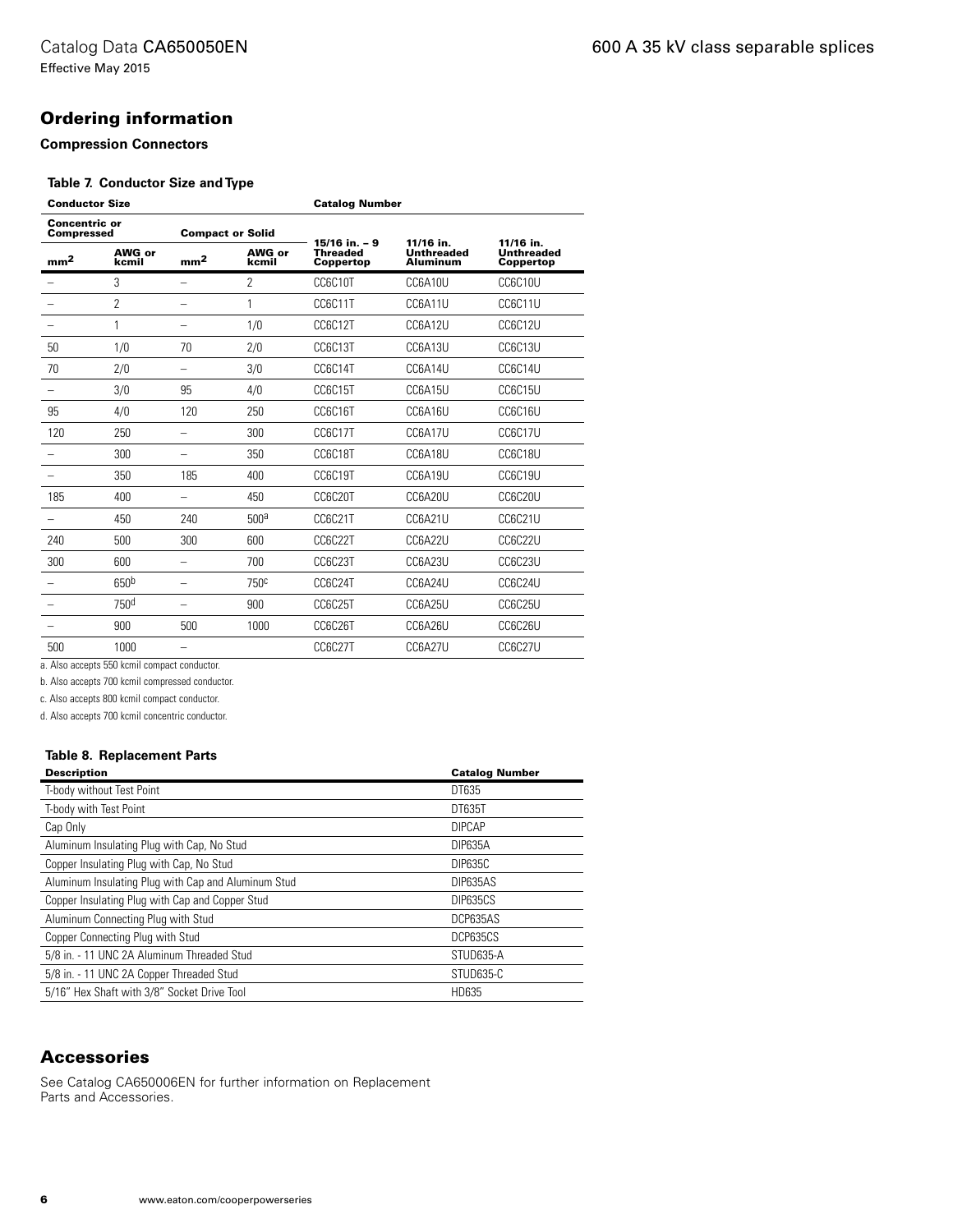This page intentionally left blank.